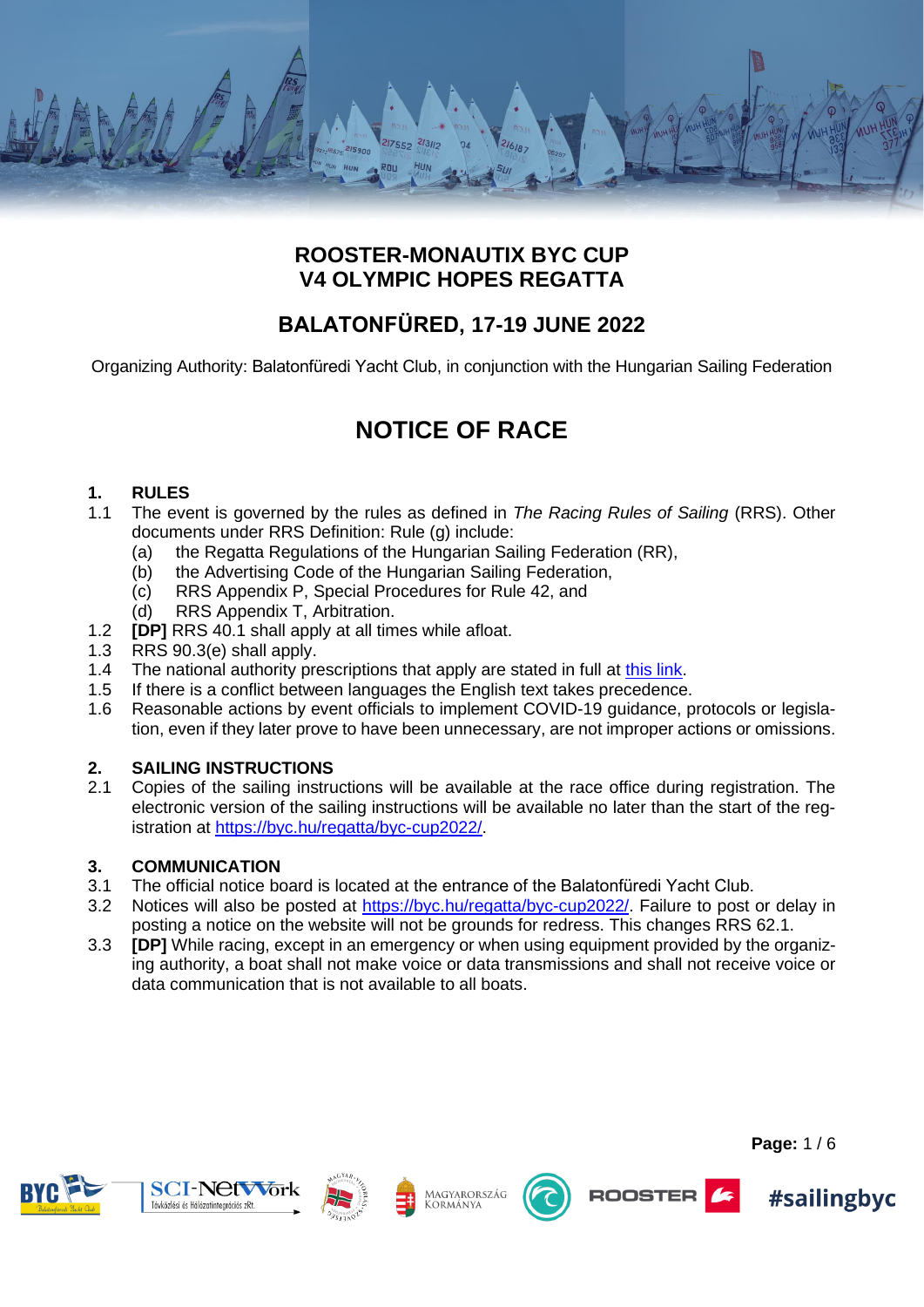

#### **4. ELIGIBILITY, ENTRY AND REGISTRATION**

- 4.1 The event is open to all boats of the 420, ILCA 7, ILCA 6, ILCA 4, Optimist and RS Feva classes.
- 4.2 Each competitor and boat shall comply with the requirements in RR 3.
- 4.3 In some classes, the event is open only to competitors born in the years as specified below:

| <b>Class</b>   | <b>Year of Birth</b> |
|----------------|----------------------|
| ILCA 4         | 2005-2010            |
| Optimist       | 2007-2014            |
| <b>RS</b> Feva | 2004 or later        |

#### 4.4 Entry

- (a) For competitors holding a license of the Hungarian Sailing Federation: in the VIHAR system.
- (b) For competitors from abroad, not holding a license of the Hungarian Sailing Federation: at [https://byc.hu/regatta/byc-cup2022/.](https://byc.hu/regatta/byc-cup2022/)
- 4.5 Registration: at the race office located in the clubroom of the Balatonfüredi Yacht Club (8230 Balatonfüred, Zákonyi Ferenc u. 2.), between 17:00-20:00 on 16 June 2022.
- 4.6 Each competitor from abroad, not holding a license of the Hungarian Sailing Federation under 18 years old on 16 June 2022 shall bring to registration a completed parent/guardian consent form. The form may be found at [https://byc.hu/regatta/byc-cup2022/.](https://byc.hu/regatta/byc-cup2022/)
- 4.7 To be considered an entry in the event, a boat shall complete all registration requirements and pay all fees no later than at registration.

#### **5. FEES**

5.1 The entry fee for each boat will be as follows:

| Class                            | Early bird entry fee | <b>Entry fee</b> |
|----------------------------------|----------------------|------------------|
| ILCA 7, ILCA 6, ILCA 4, Optimist | 12,000 HUF           | 14,500 HUF       |
| 420, RS Feva                     | 18,000 HUF           | 22,000 HUF       |

Only boats entering by 23:59 on 12 June 2022 will be eligible for the early bird entry fee.

5.2 Entry fees shall be paid via bank transfer (only available in HUF currency) before registration or by cash or credit/debit cards during registration. Details of the bank transfer are the following:

| Account holder:  | Balatonfüredi Yacht Club         |
|------------------|----------------------------------|
| Account details: | OTP Bank, HU87 11736006-20402954 |
| Comments:        | BYC Cup – class, sail number(s)  |

5.3 Entry fees may be paid in EUR currency at the time and place of the registration, based on the daily exchange rate.







Magyarország Kormánya



ROOSTER



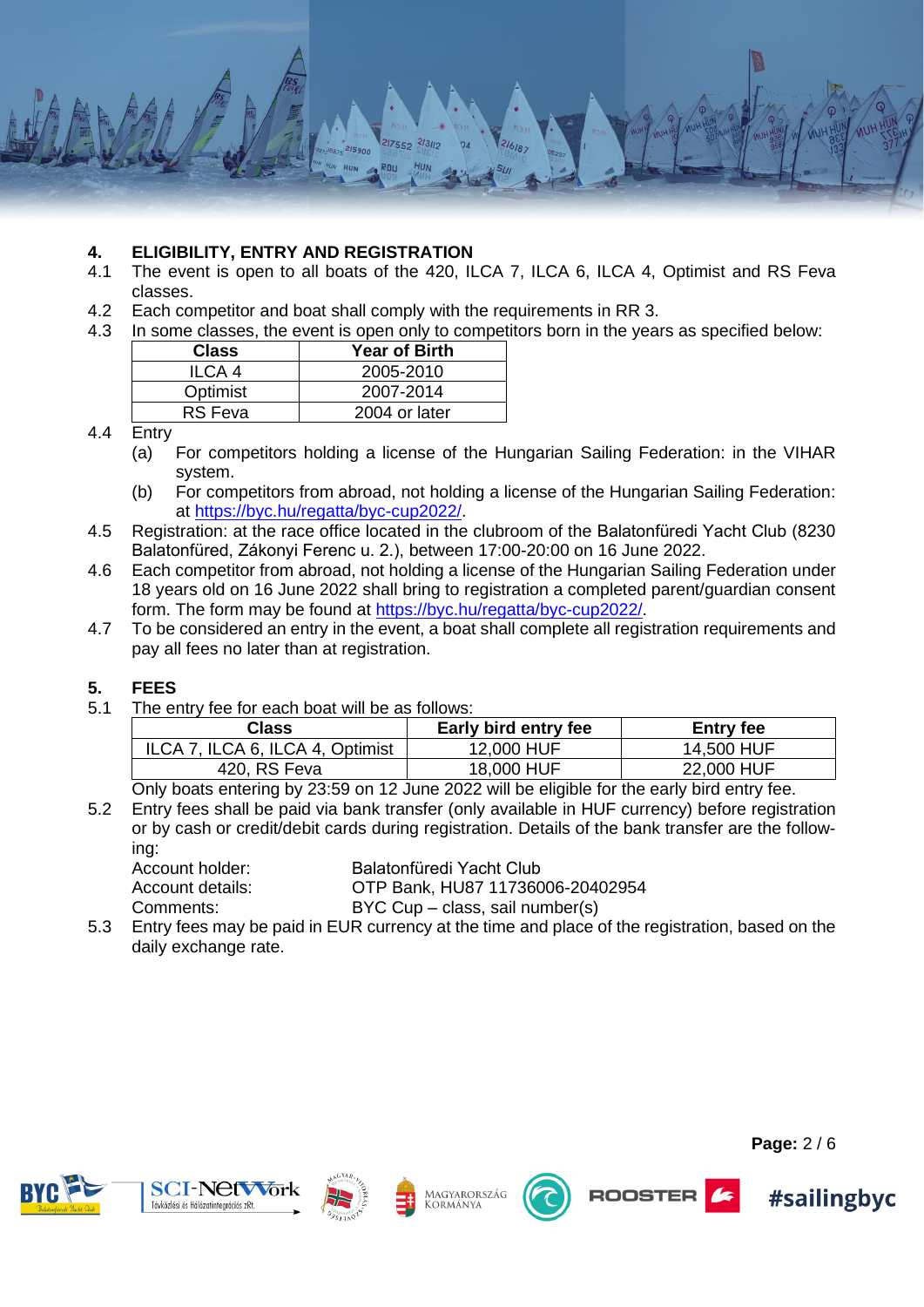

# **6. [DP] IDENTIFICATION AND ADVERTISING**

- 6.1 When provided by the organizing authority, boats or competitors shall carry, display or wear the following as instructed:
	- (a) colours corresponding to fleets,
	- (b) coloured bibs for leaders (1st, 2nd and 3rd), and
	- (c) event advertising.

# **7. QUALIFYING SERIES AND FINAL SERIES**

- 7.1 When in the 420, ILCA 7, ILCA 6, ILCA 4 or the RS Feva class at least 60 boats, or in the Optimist class at least 100 boats enter, the event may consist of a qualifying series (Racing days 1 and 2) and a final series (Racing day 3).
- 7.2 If four races of the qualifying series have not been completed by the end of the second scheduled racing day, the qualifying series will continue on the third racing day.

# **8. SCHEDULE**

8.1 Racing days, scheduled time of warning signals and number of races:

| Racing day             | <b>Warning signal</b> | <b>Number of races</b> |
|------------------------|-----------------------|------------------------|
| 17 June 2022           | 10:00                 |                        |
| 18 June 2022           | 10:00                 |                        |
| 19 June 2022           | 10:00                 |                        |
| Total number of races: |                       |                        |

8.2 On the last scheduled day of racing (19 June 2022) no warning signal will be made after 15:00.

#### **9. EQUIPMENT**

- 9.1 Each boat shall produce or verify the existence of a valid measurement certificate at registration.
- 9.2 Penalties for breaches of class rules may, at the discretion of the protest committee, be less than disqualification.

#### **10. VENUE**

- 10.1 The event venue will be the port of the Balatonfüredi Yacht Club. The address of the port: 8230 Balatonfüred, Zákonyi Ferenc u. 2.
- 10.2 The racing areas will be the waters among Balatonfüred, Alsóörs, Siófok, Zamárdi and Tihany.

#### **11. THE COURSES**

11.1 Trapezoid courses will be sailed.







Magyarország Kormániva





**Page:** 3 / 6

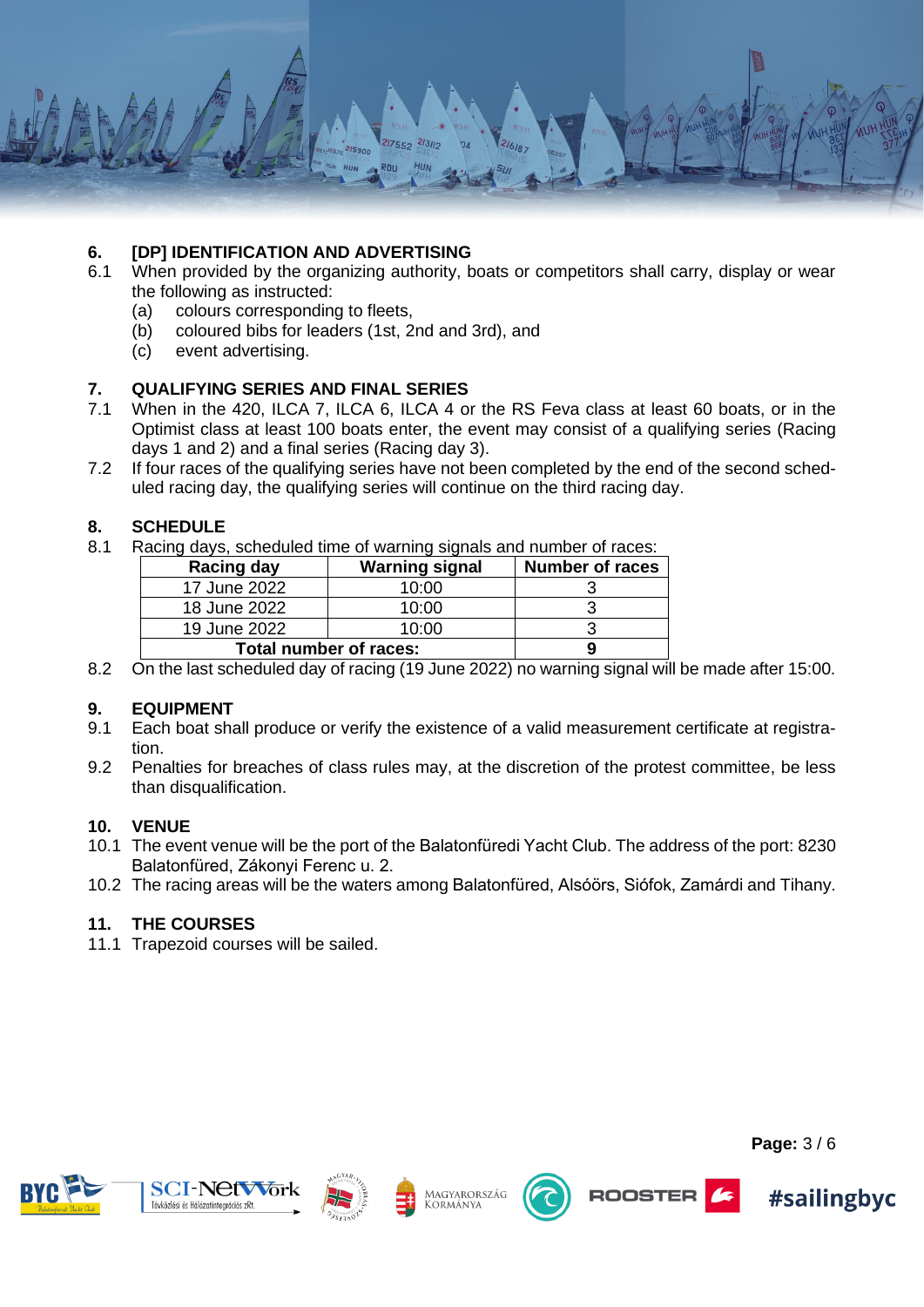

# **12. SCORING**

- 12.1 One race is required to be completed to constitute a series.
- 12.2 (a) When fewer than four races have been completed, a boat's series score will be the total of her race scores.
	- (b) When four or more races have been completed, a boat's series score will be the total of her race scores excluding her worst score.
- 12.3 Boats in different age groups of a class will race together, but if at least six boats enter in an age groups, they will be scored separately based on their year of birth by extracting boats from the overall results, without recalculation.

| <b>Class</b>      | Age Groups (Year of Birth)           |
|-------------------|--------------------------------------|
| 420               | Overall, U19 (2004-), U17 (2016-)    |
| <b>ILCA7</b>      | Overall, U21 (2002-)                 |
| ILCA <sub>6</sub> | Overall, U19 (2004-), U17 (2006-)    |
| ILCA <sub>4</sub> | U18 (2005-2010), U16 (2007-2010)     |
| Optimist          | Youth (2007-2009), Cadet (2010-2014) |

12.4 When a qualifying/final series is sailed:

- (a) The qualifying series races and the final series races will count for total points in the event.
- (b) A qualifying series race will not count until all qualifying series fleets have completed that race.
- (c) The worst qualifying series race score will be excluded when calculating the division into final series fleets.
- (d) If only one final series race is completed it will not be excluded.
- (e) For the purposes of RRS A5.2, the number of boats entered in a qualifying/final series race will be the number of boats assigned to the largest qualifying fleet.

# **13. SUPPORT BOATS AND SUPPORT PERSONS**

- 13.1 For the purposes of these instructions a support boat is any boat with support persons aboard.
- 13.2 Lake Balaton is a natural preservation area and the use of powerboats is strictly regulated by Hungarian law. Only boats with proper permits may be used as support boats for the event. Failure to obtain these permits may result in prosecution by the local authorities. There will be a limited number of temporary permits available for support boats. In order to obtain one, support boats shall initially register by 23:59 on 2 June 2022. To register, please contact the organizing authority for information regarding data to be submitted, fees and the content of the permit.
- 13.3 Support boats shall be registered by their drivers during registration. The registered driver(s) of a support boat will be responsible for the control of the boat at all times and will be held responsible for any inappropriate behaviour or dangerous actions, or actions affecting the fairness or safety of competition.
- 13.4 Each support boat shall submit the sail numbers of the supported boats at registration. A support boat may support no more than ten boats entered.
- 13.5 Each support boat shall clearly display an identification number supplied at registration. A minimum deposit of 3000 HUF or 10 EUR will be required for the identification number.









ROOSTER



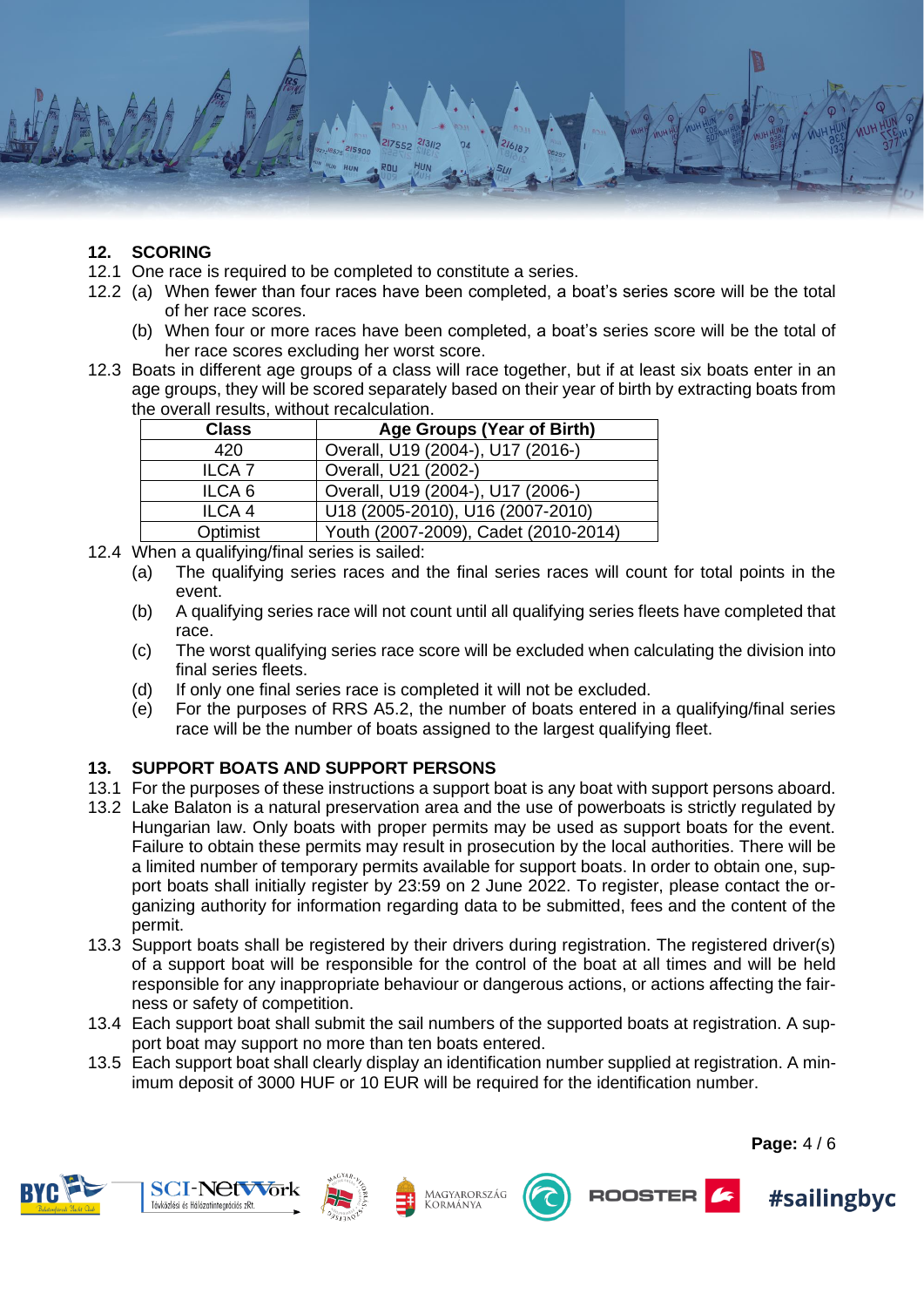

- 13.6 A team leaders meeting will be held 2 hours before the scheduled time of the first warning signal each day.
- 13.7 Each support boat is strongly recommended to carry a VHF radio on board.
- 13.8 Each support boat driver and each crew member on board shall wear a personal flotation device at all times while they are afloat with the engine of their support boat running.
- 13.9 It is strongly recommended that the kill cord is used at all times when the engine is running.
- 13.10The use of drones by support boats is prohibited.
- 13.11The movements of support boats will be restricted as defined in the sailing instructions.

#### **14. BERTHING**

- 14.1 **[DP]** Boats shall be kept in their assigned places in the boat park.
- 14.2 A limited number of places are available at the event venue. Please contact the organizing authority about the boats to be kept at the venue.

#### **15. PRIZES**

- 15.1 The following prizes will be awarded:
	- (a) 420 Overall top 3 boats,
	- (b) 420 U19 winner,
	- (c) 420 U17 winner,
	- (d) 420 Women winner,
	- (e) ILCA 7 Overall top 3 boats,
	- (f) ILCA 7 U21 top 3 boats,
	- (g) ILCA 6 Overall top 3 boats,
	- (h) ILCA 6 Women top 3 boats,
	- (i) ILCA 6 U19 top 3 boats,
	- (j) ILCA 6 U17 top 3 boats,
	- (k) ILCA 4 U18 boys top 3 boats,
	- (l) ILCA 4 U18 girls top 3 boats,
	- (m) ILCA 4 U16 boys top 3 boats,
	- (n) ILCA 4 U16 girls top 3 boats,
	- (o) Optimist Youth top 6 boats,
	- (p) Optimist Cadet top 6 boats,
	- (q) Optimist Youth Girls top 3 boats,
	- (r) Optimist Cadet Girls top 3 boats, and
	- (s) RS Feva Overall top 3 boats.

#### **16. RISK STATEMENT**

16.1 RRS 3 states: 'The responsibility for a boat's decision to participate in a race or to continue to race is hers alone.' By participating in this event each competitor agrees and acknowledges that sailing is a potentially dangerous activity with inherent risks. These risks include strong winds and rough seas, sudden changes in weather, failure of equipment, boat handling errors, poor seamanship by other boats, loss of balance on an unstable platform and fatigue resulting in increased risk of injury. Inherent in the sport of sailing is the risk of permanent, catastrophic injury or death by drowning, trauma, hypothermia or other causes







Magyarország Kormánya





**Page:** 5 / 6